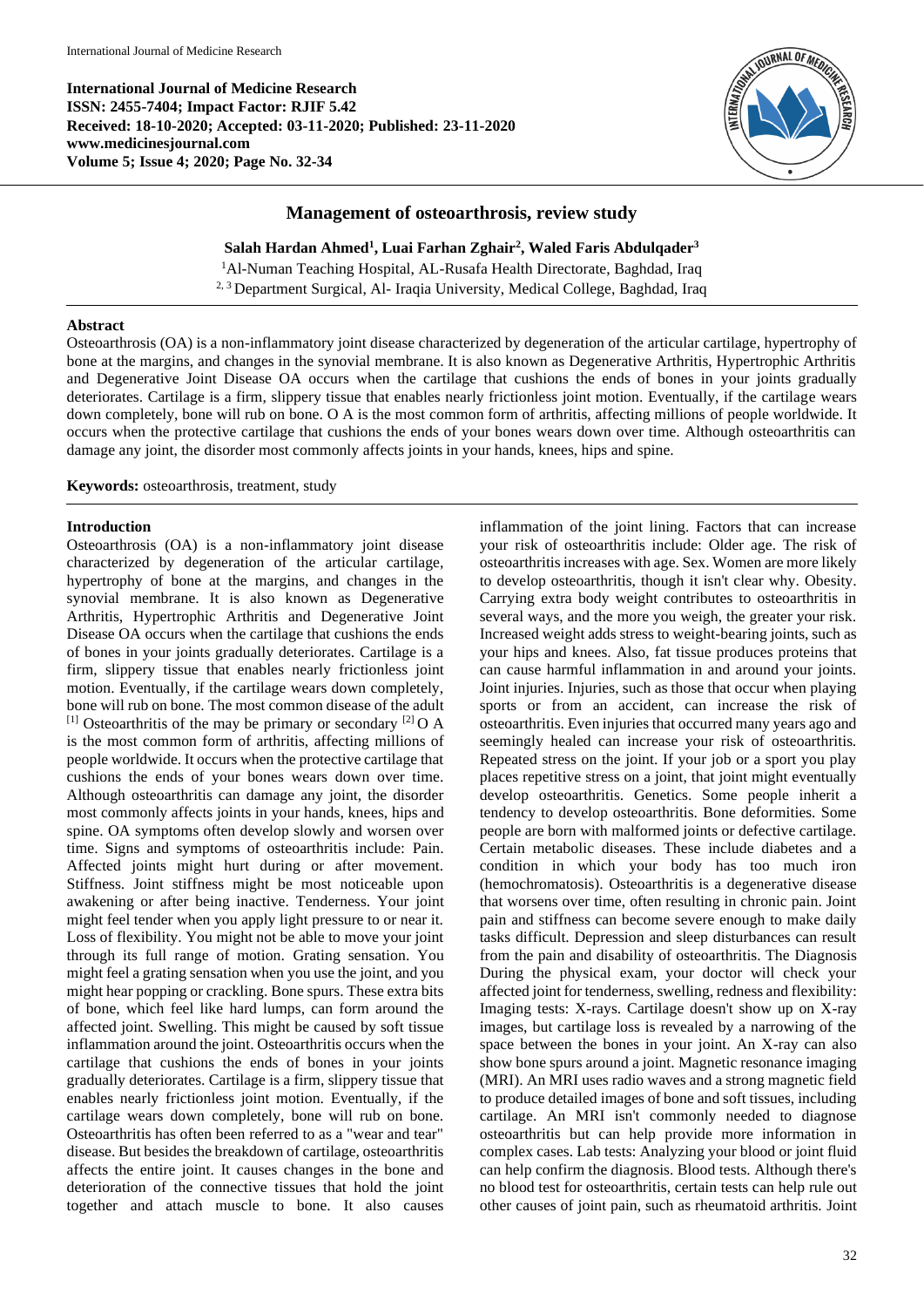fluid analysis. Your doctor might use a needle to draw fluid from an affected joint. The fluid is then tested for inflammation and to determine whether your pain is caused by gout or an infection rather than osteoarthritis.

**Patient and Methods:** Review of previous studies.



**Fig 1:** Hip joint without OA



**Fig 2:** Hip joint with OA changes



**Fig 3:** Ankle osteoarthritis

#### **Discussion**

Degenerative joint d isease occurs throughout many joints within the body. Articlar degeneration may result from an abnormal force across the joint with a normal cartilage or a normal force with a bnormal cartilage. Typically degenerative joint d isease occurs in synovial joints and the process is called osteoarthritis. In the joints where osteoarthritis occurs the cartilage and bony tissues are usually

involved, with limited change within the synovial membrane. The typical findings include reduction in the joint space, (Goint sclerosis), osteophytosis (smallbony outgrowths}, and bony cyst formation. As the disease progresses the joint may become malaligned, its movement may become severely limited, and there may be significant pain. The commonest sites for osteoarthritis include the small joints of the hands and wrist, and in the lower limb, the hip and knee are typically affected, though the tars metatarsal and metatarsophalangeal articulations may undergo similar change. The etiology of degenerative joint disease is unclear, but there are some associations, including genetic. In the clinic Examination of the knee joint It is important to establish the nature of the patient's complaint before any examination. The history should include information about the complaint, the signs and symptoms, a n d the patient's lifestyle (level of activity}. This history may give a significant clue to the type of injury and the likely findings on clinical examination, for example, if the patient was kicked around the medial aspect of the knee, avalgus deformity injury to the tibial collateral ligament might be suspected. The examination should include assessment in the erect position, while walking, and on the couch. The affected side must be compared with the unaffected side. The histological findings of osteoarthritis consist of degenerative changes within the cartilage and the subchondral bone. Further articular damage worsens these changes, which promote further abnormal stresses upon the joint. As the disease prog resses the typical finding is pain, which is usually worse on rising from bed and at the end of a day's activity. Commonly it is aggravated by the extremes of movement or un accustomed exertion. Stiffness and liitation of movement may ensue. Treatment in the first instance includes alteration of Life style to prevent pain and simple analgesia. As symptoms progress a joint replacement may be necessary, but although joint replacement a ppears to be the panacea fo r degenerative joint disease, it is not without risks and complications, which include i nfection and failure in the short and long term.Osteoarthritis can't be reversed, but treatments can reduce pain and help you move better [3].

#### **Medications**

Drugs that can help relieve osteoarthritis symptoms, primarily pain, include: Acetaminophen. Acetaminophen (Tylenol, others) has been shown to help some people with osteoarthritis who have mild to moderate pain. Taking more than the recommended dose of acetaminophen can cause liver damage. Nonsteroidal anti-inflammatory drugs (NSAIDs). Over-the-counter NSAIDs, such as ibuprofen (Advil, Motrin IB, others) and naproxen sodium (Aleve, others), taken at the recommended doses, typically relieve osteoarthritis pain. Stronger NSAIDs are available by prescription. NSAIDs can cause stomach upset, cardiovascular problems, bleeding problems, and liver and kidney damage. NSAIDs as gels, applied to the skin over the affected joint, have fewer side effects and may relieve pain just as well. Duloxetine (Cymbalta). Normally used as an antidepressant, this medication is also approved to treat chronic pain, including osteoarthritis pain.

**Therapy** Physical therapy. A physical therapist can show you exercises to strengthen the muscles around your joint, increase your flexibility and reduce pain. Regular gentle exercise that you do on your own, such as swimming or walking, can be equally effective. Occupational therapy. An